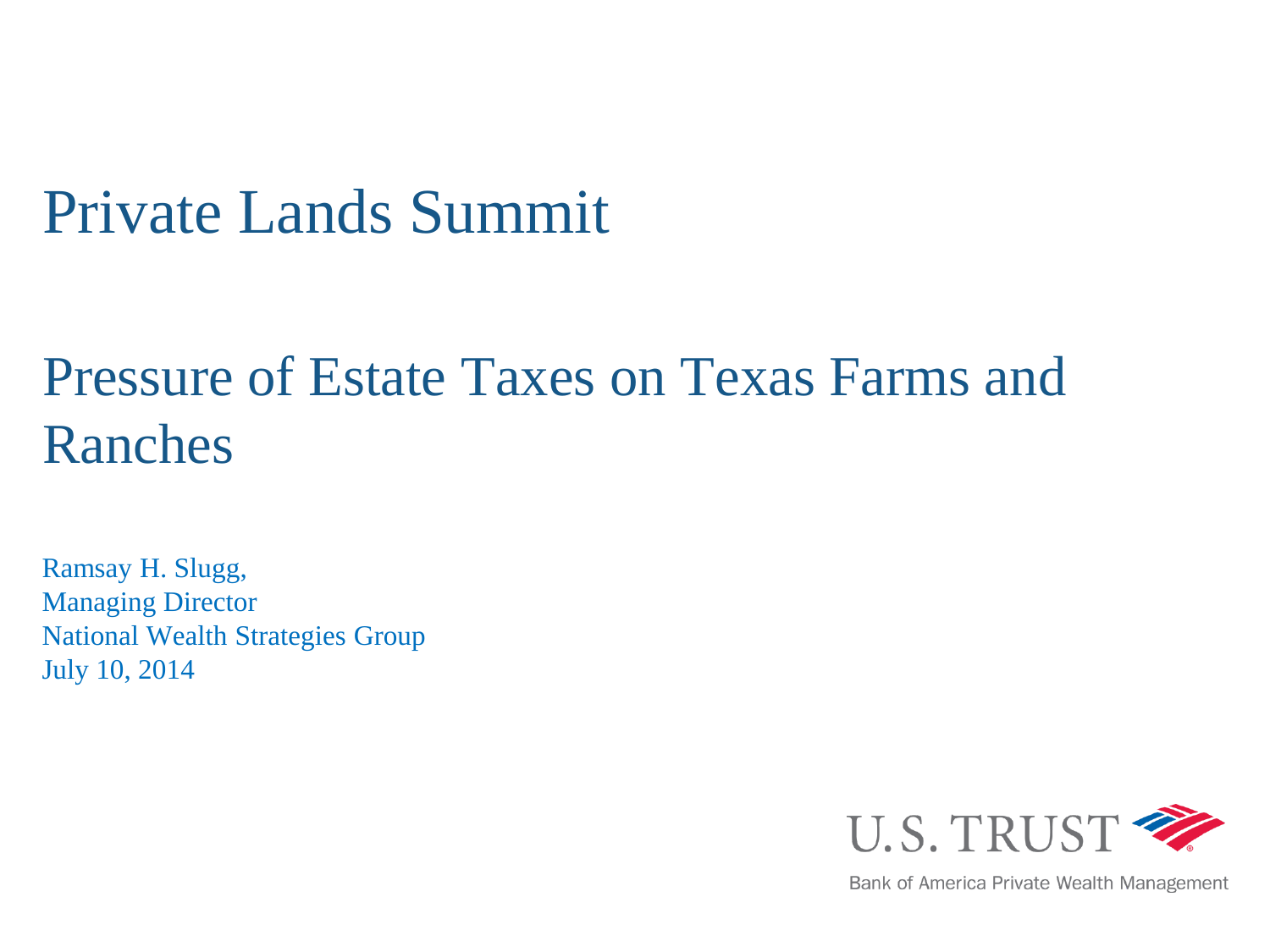Any examples presented are hypothetical and do not reflect specific strategies we may have developed for actual clients. They are for illustrative purposes only. The availability and effectiveness of any strategy is dependent upon your individual facts and circumstances.

This material is current as of the date specified and is for informational purposes only. It is not a solicitation, or an offer to buy or sell any security or investment product, nor does it consider individual investment objectives or financial situations. While the information contained herein is believed to be reliable, we cannot guarantee its accuracy or completeness.

Information in this material is not intended to constitute legal, tax or investment advice. You should consult your legal, tax and financial advisors before making any financial decisions. If any information is deemed "written advice" within the meaning of IRS Regulations, please note the following:

**IRS Circular 230 Disclosure: Pursuant to IRS Regulations, neither the information, nor any advice contained** in this communication (including any attachments) is intended or written to be used, and cannot be used, for **the purpose of (i) avoiding tax related penalties or (ii) promoting, marketing or recommending to another party any transaction or matter addressed herein.**

U.S. Trust, Bank of America Private Wealth Management, operates through Bank of America, N.A., and other subsidiaries of Bank of America Corporation. Bank of America, N.A., Member FDIC. © 2014 Bank of America Corporation. All rights reserved. 0714RSL

**2**

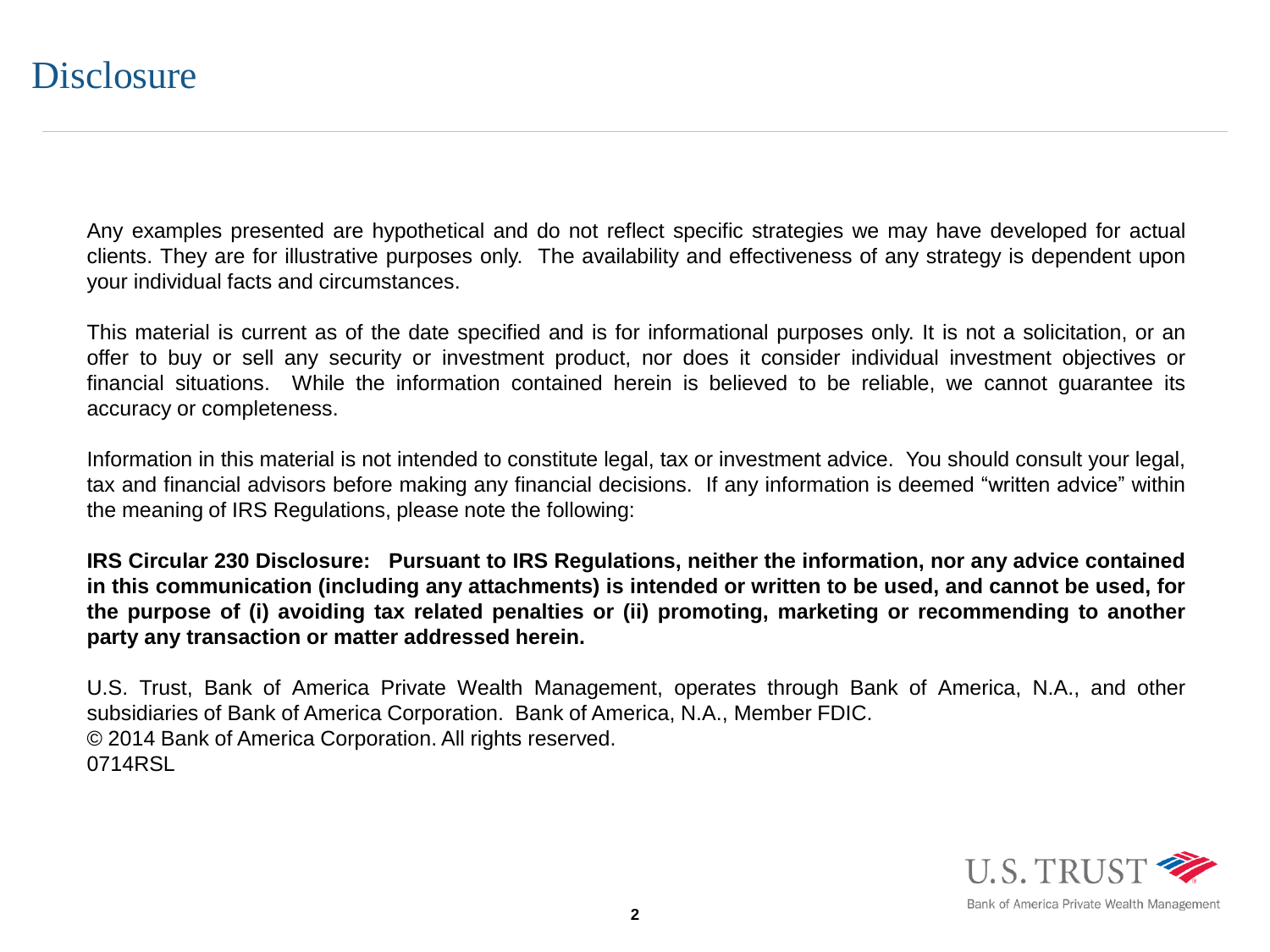# •**Today's Agenda**

- •Transfer Tax System
	- Where We've Been
	- Where We Are
	- Relief Provisions
- •A Word About Income Taxes
- •Basic/Advanced Planning Opportunities
- •A Word About Conservation Easements
- •Washington Update
- •Summary

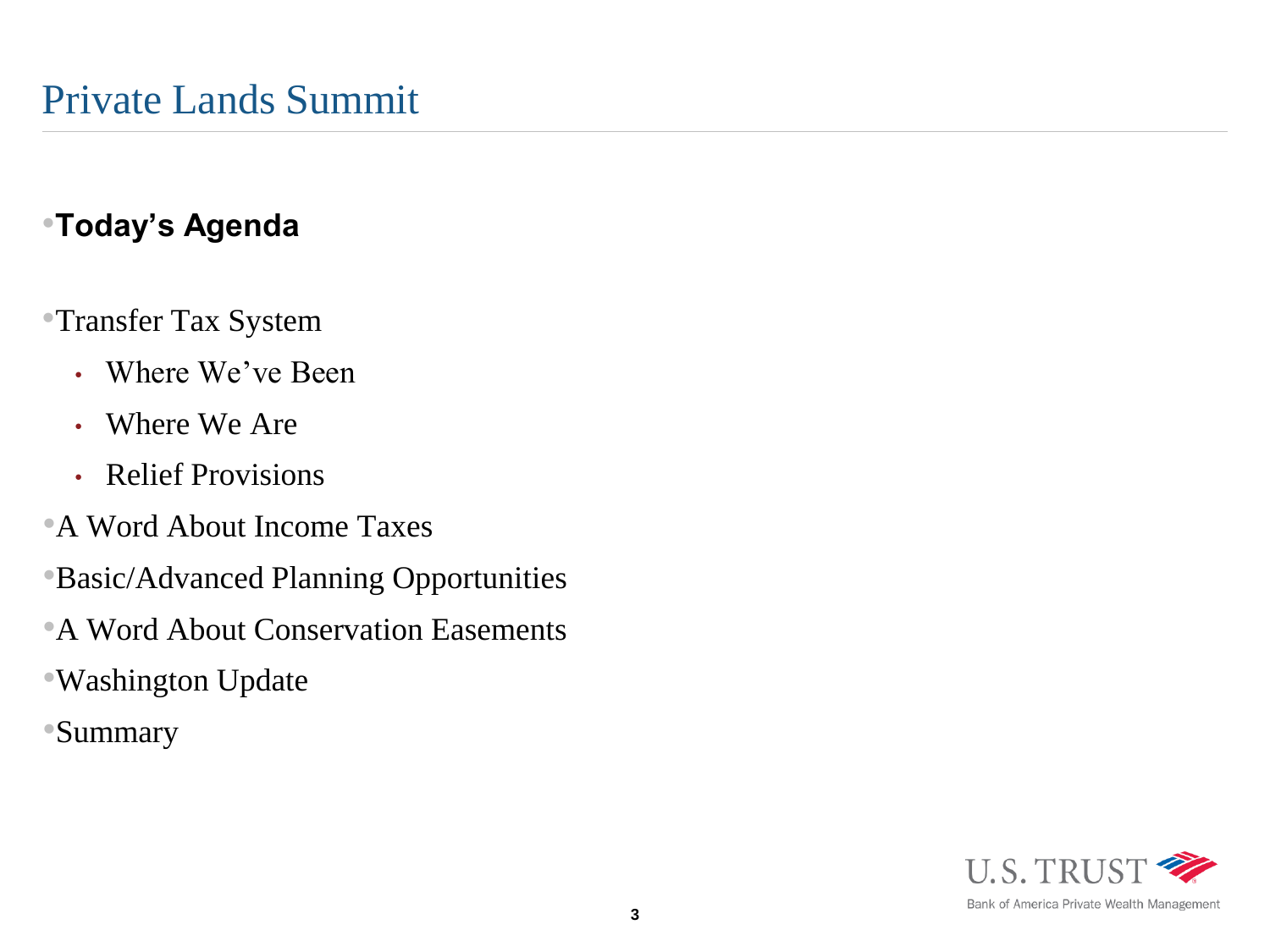- Where We've Been
	- $2001 2009$ 
		- \$675,000 \$3.5 MM exemption
		- 55% 45% rate  $(35\% \text{ for } \text{gifts})$
		- Estate, gift and GST gradually, partially, reunified
	- 2010
		- Repeal estate tax (\$1 MM exemption and 35% rate for gifts)
	- 2011 2012
		- \$5 MM exemption indexed
		- 35% rate

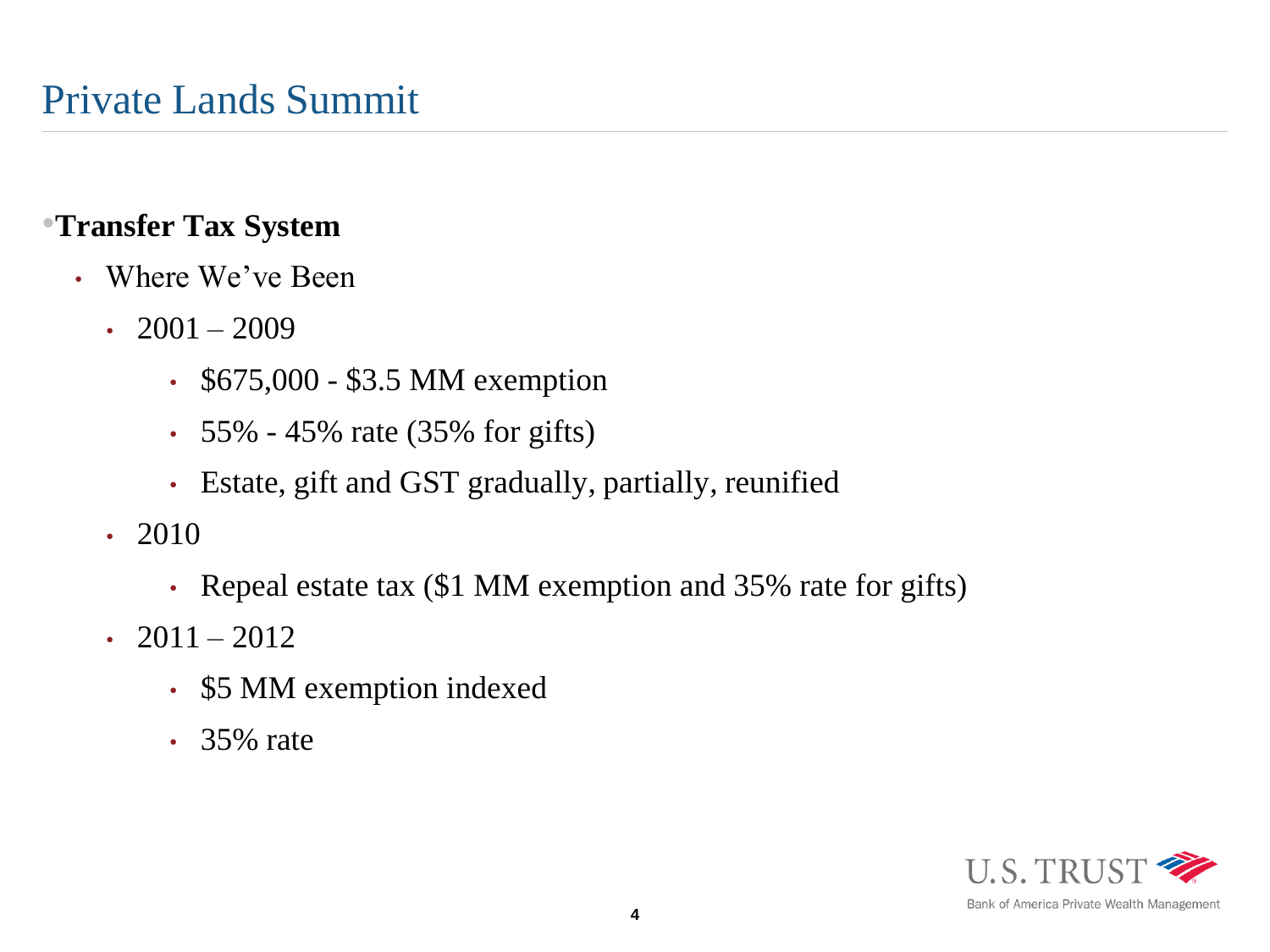- Where We've Been
	- 2013
		- Scheduled to go back to 2001
- Where We Are Today
	- \$5 MM exemption, indexed (\$5,340,000 in 2014)
	- Estate, gift and GST unified
	- 40% rate
- From "Permanently Temporary" to "Temporarily Permanent"

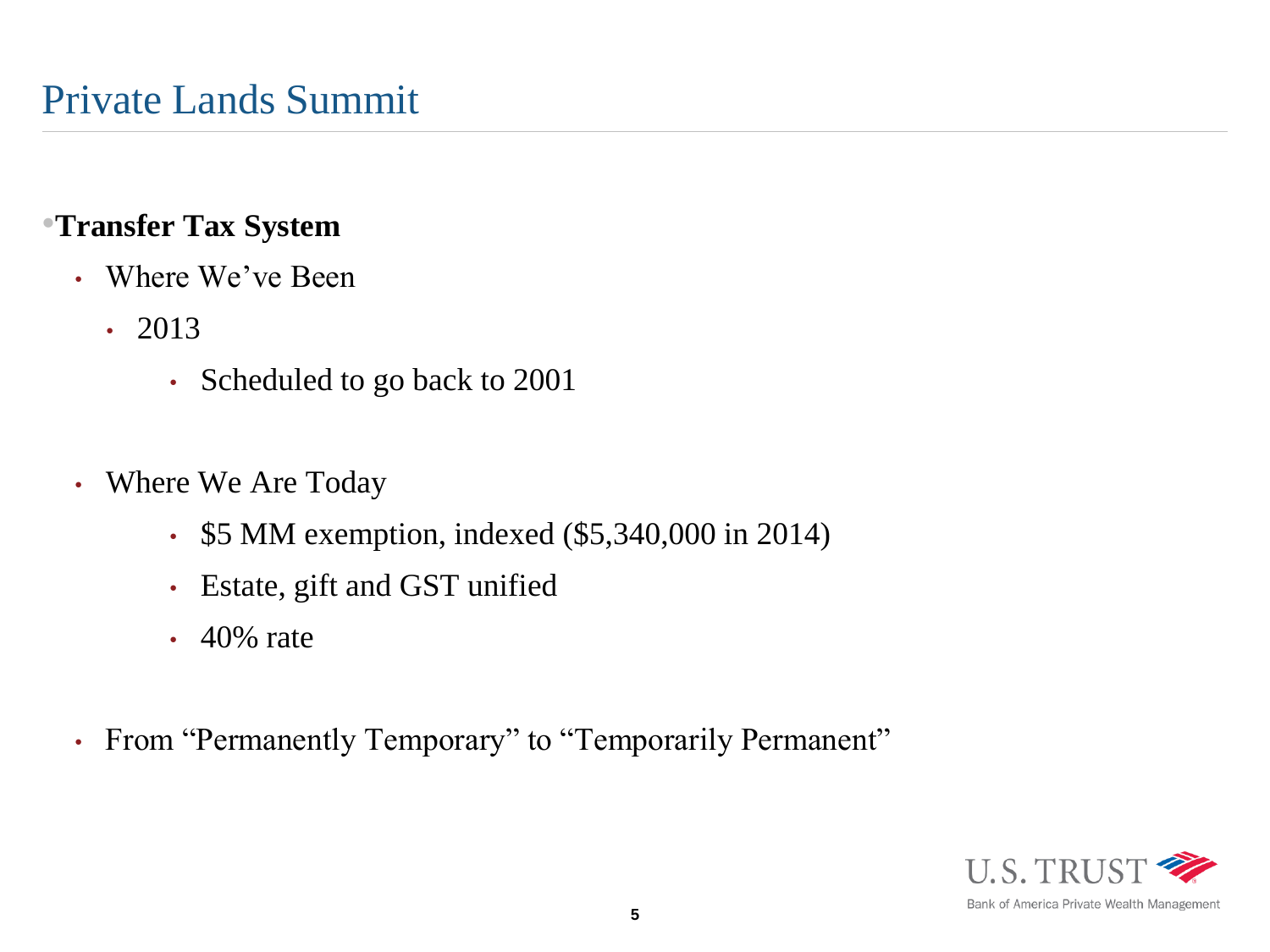- Where We Are Today
	- Portability, introduced temporarily in 2011, made permanent in 2013, significantly changes planning options
	- Estimated that only 0.14% of estates will be subject to estate tax (that's less than 2 people out of 1,000)
	- For farmers/ranchers, remember that tax is assessed based on value of all assets, not just farm or ranch

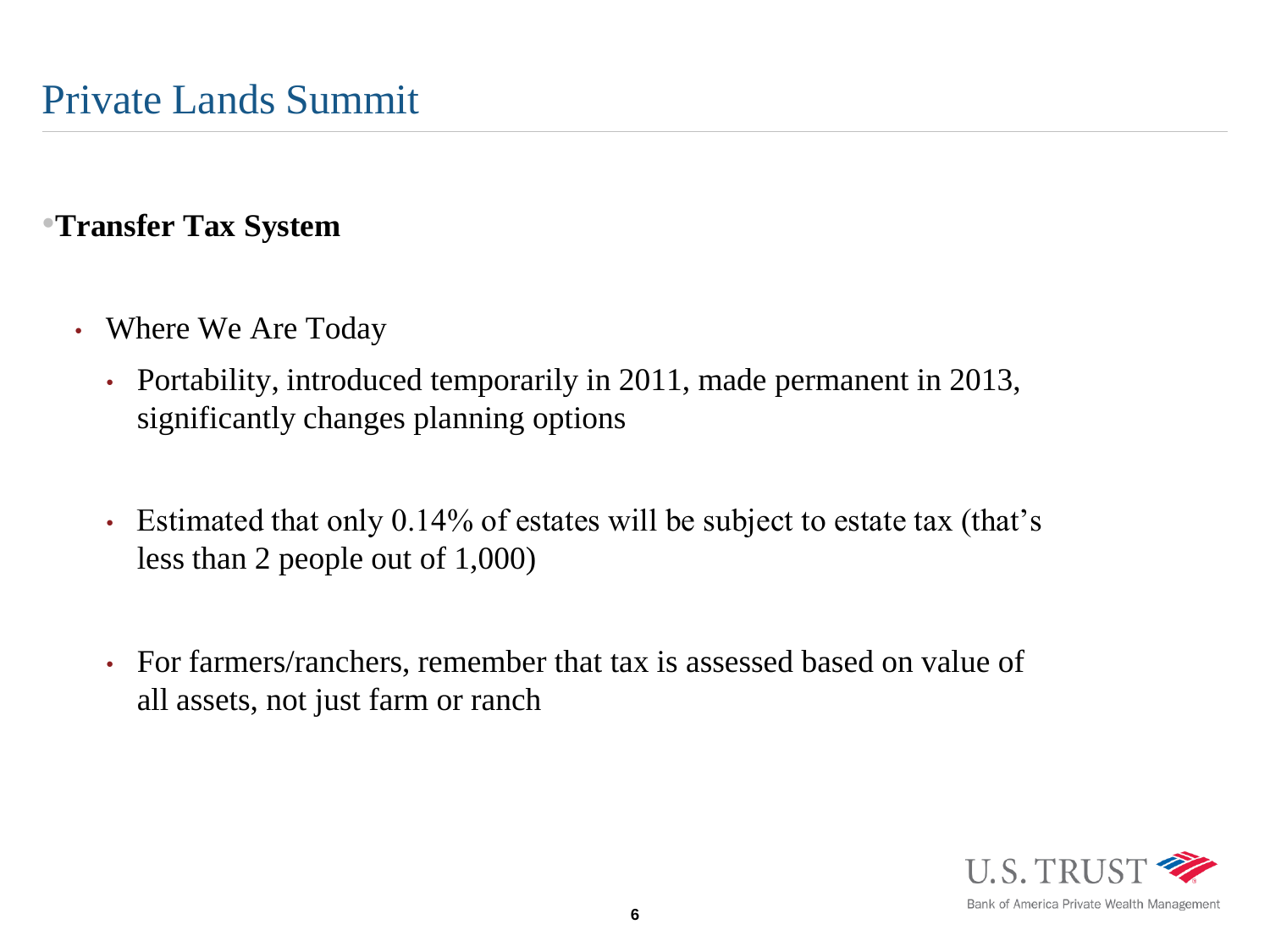- Where We Are Today
	- Not many will be subject to estate tax, but when it applies, it is 40% of the value of the assets above exemption amount
	- Tax is due 9 months after date of death (although return itself may be extended)
	- Particularly onerous when estate includes an illiquid asset such as farm or ranch

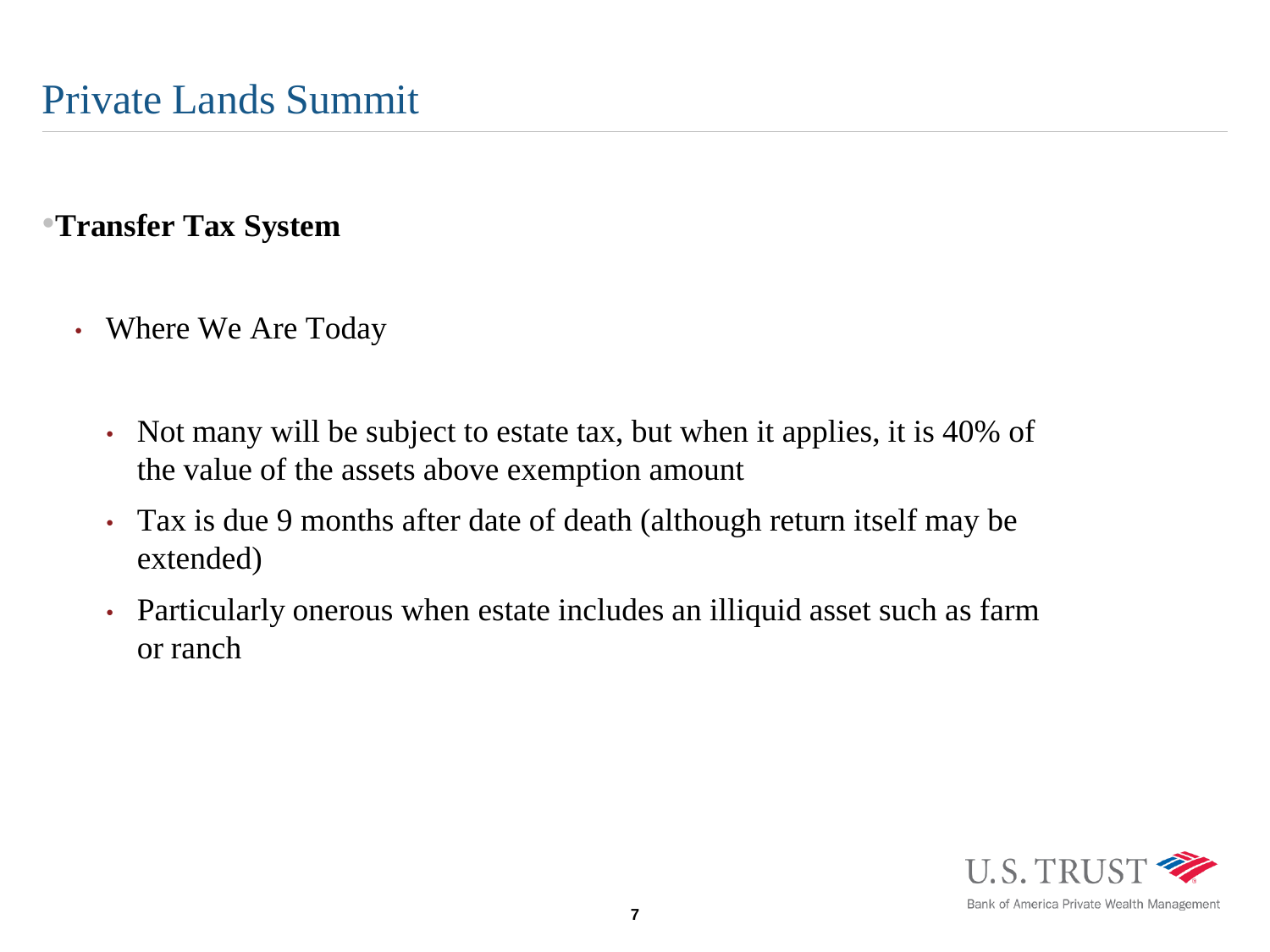- Where We Are Today
	- Relief Provisions
		- Valuation election under IRC Section 2032A
		- Deferral and extension of tax payments under IRC Section 6166
		- Deferral and extension of tax payments under IRC Section 6161
		- Relief provisions are "after the fact," and not as effective as proactive lifetime planning

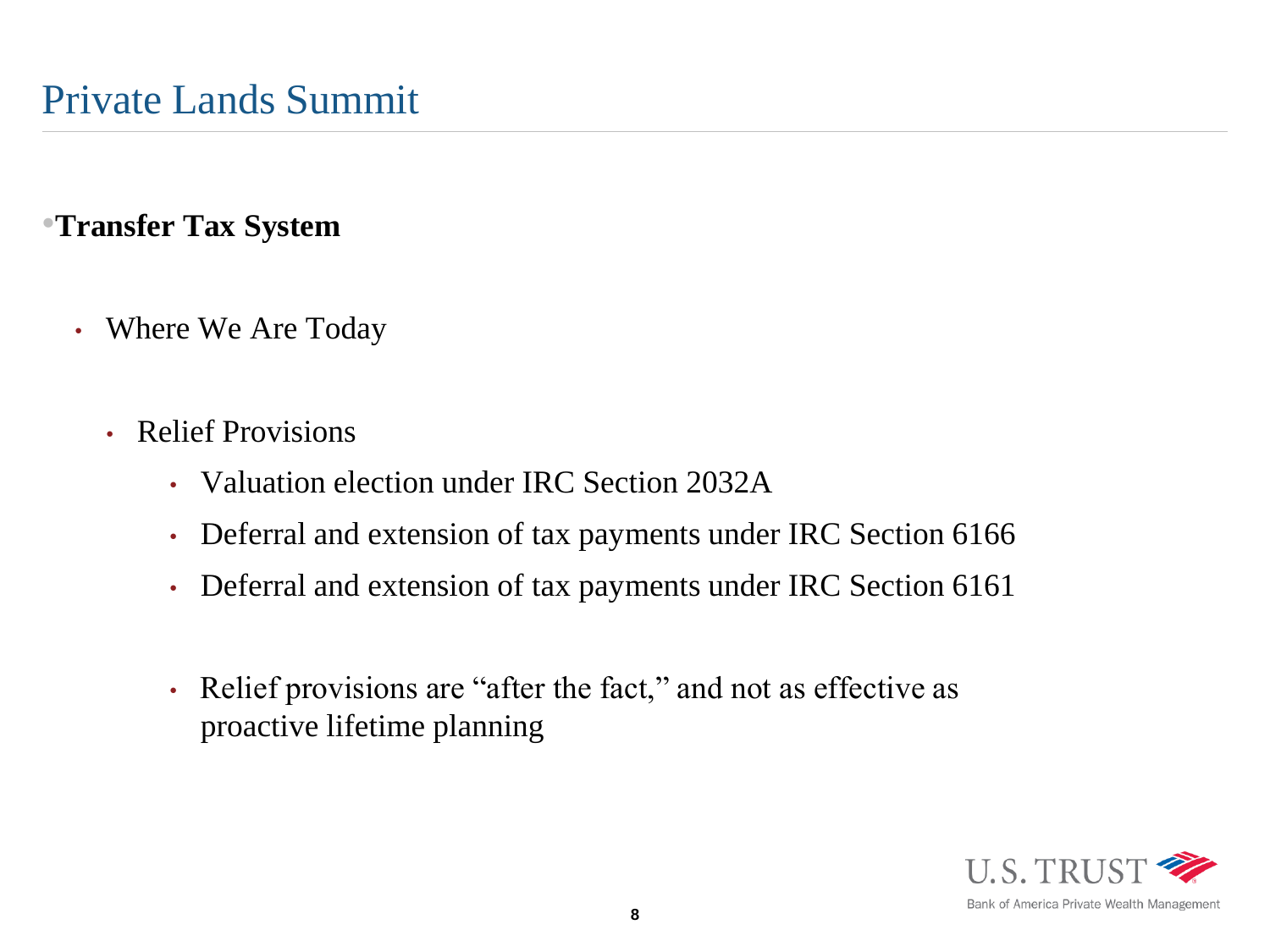# Private Lands Summit

•A Word About Income Taxes

- 2012
	- Top income tax rate of 35%
	- Top dividend rate of 15%
	- Top capital gain rate of 15%
- Now
	- Top income tax rate of 39.6%
	- Top dividend rate of 20%
	- Top capital gain rate of 20%
	- Health Care Taxes

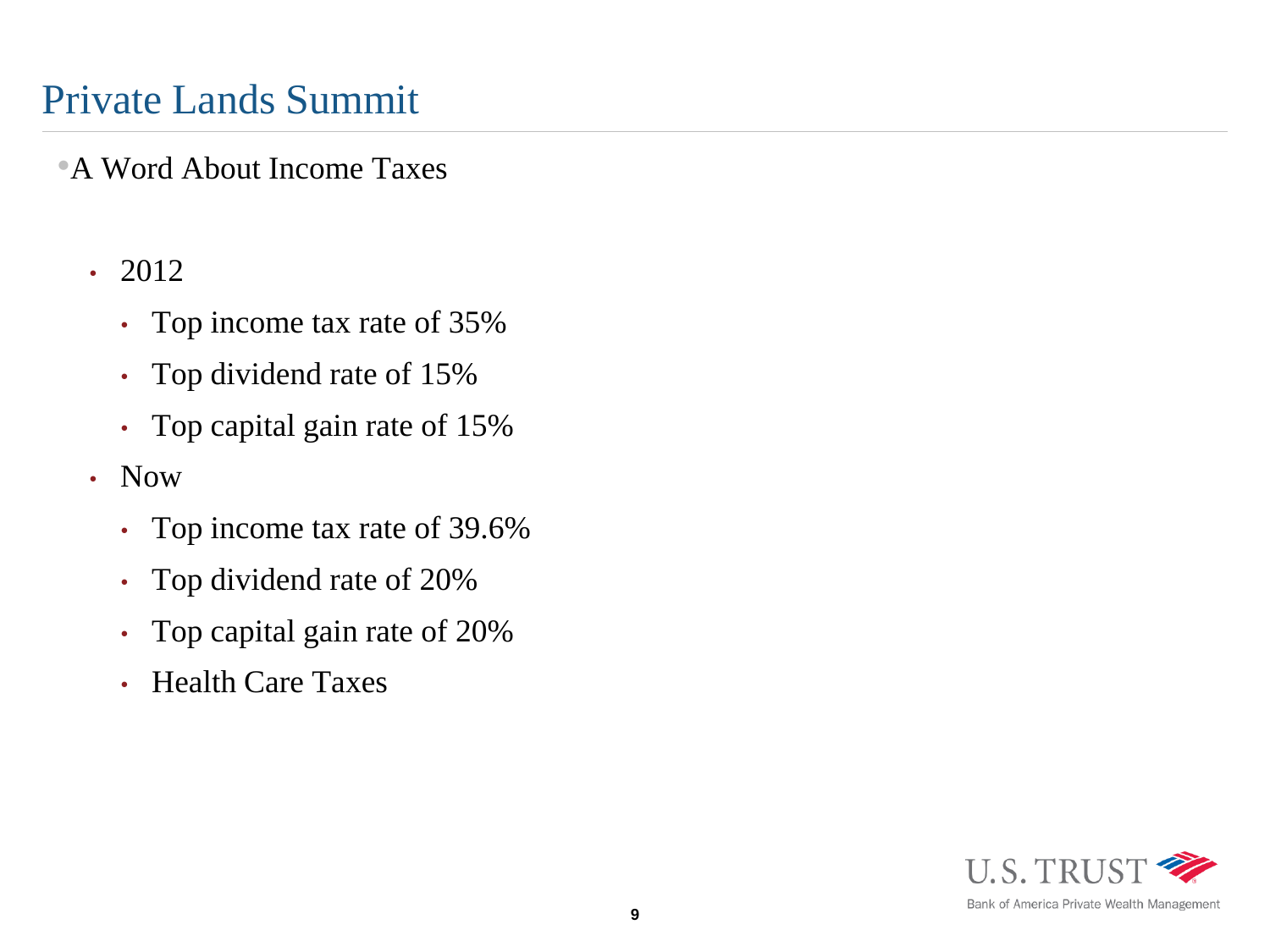•**Income Taxes – Other Considerations**

- Sales tax deduction
- Itemized deduction phase-out
- IRA charitable rollover
- Conservation easement deduction limits

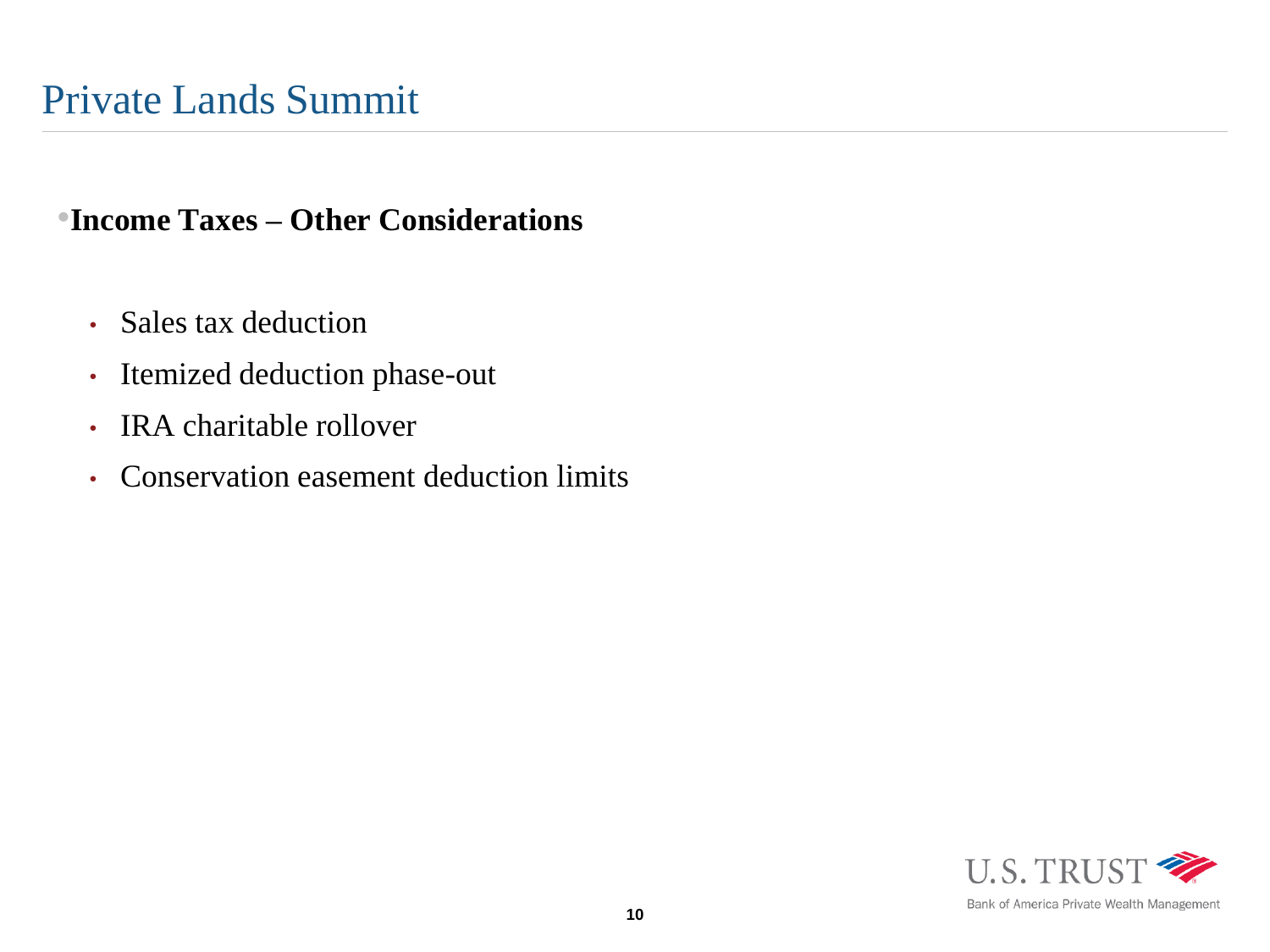#### •**Basic Planning Options**

- Wills/Revocable Trust
	- A/B Planning
	- Portability
- Powers of Attorney
	- Business
	- Healthcare
- Living Will

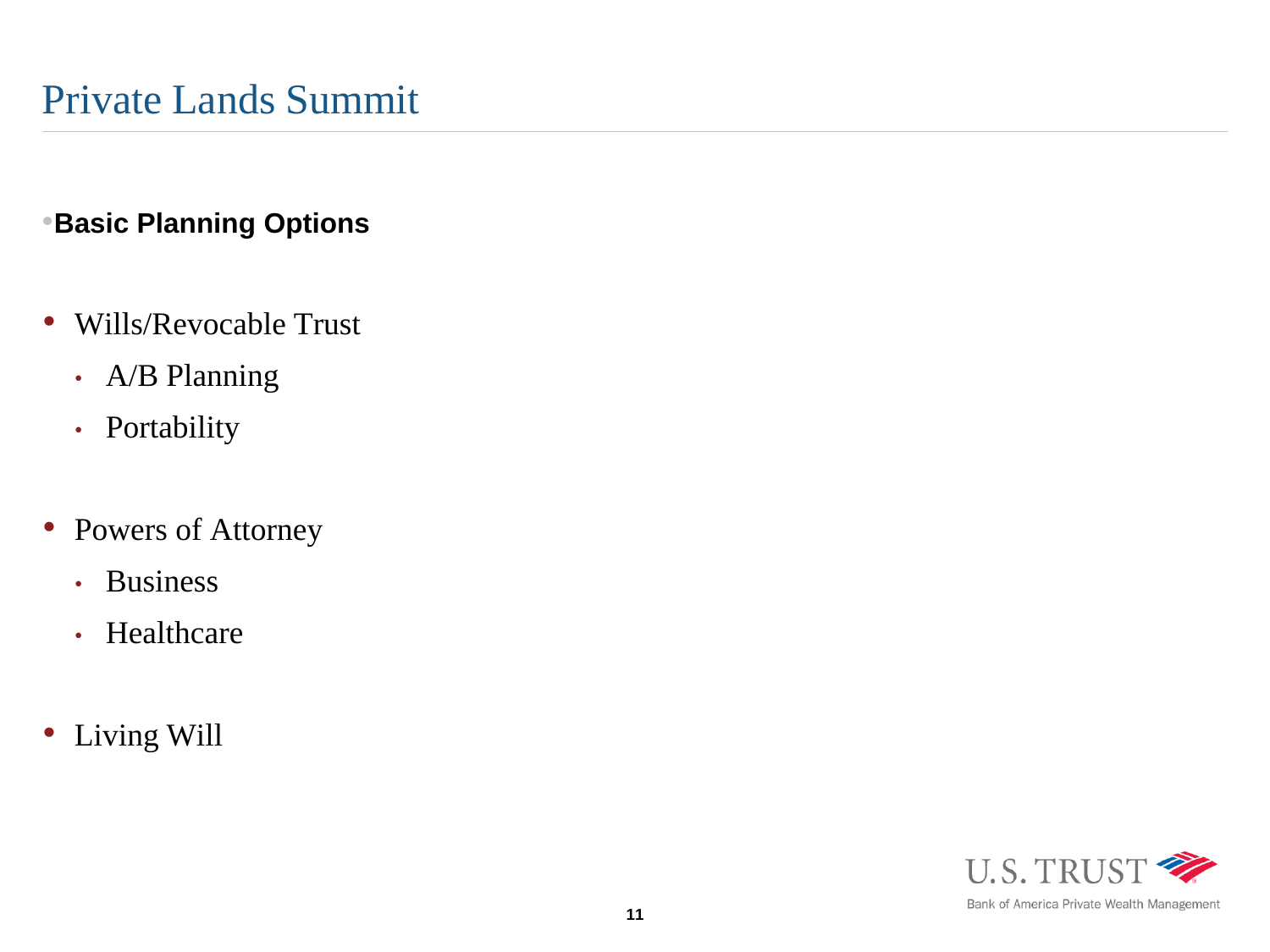#### •**Basic Planning Options (continued)**

•Gifting using the \$14,000 annual gift tax exclusion

- Outright
- In trust
- Liquid assets
- Illiquid assets

•Life Insurance Trusts

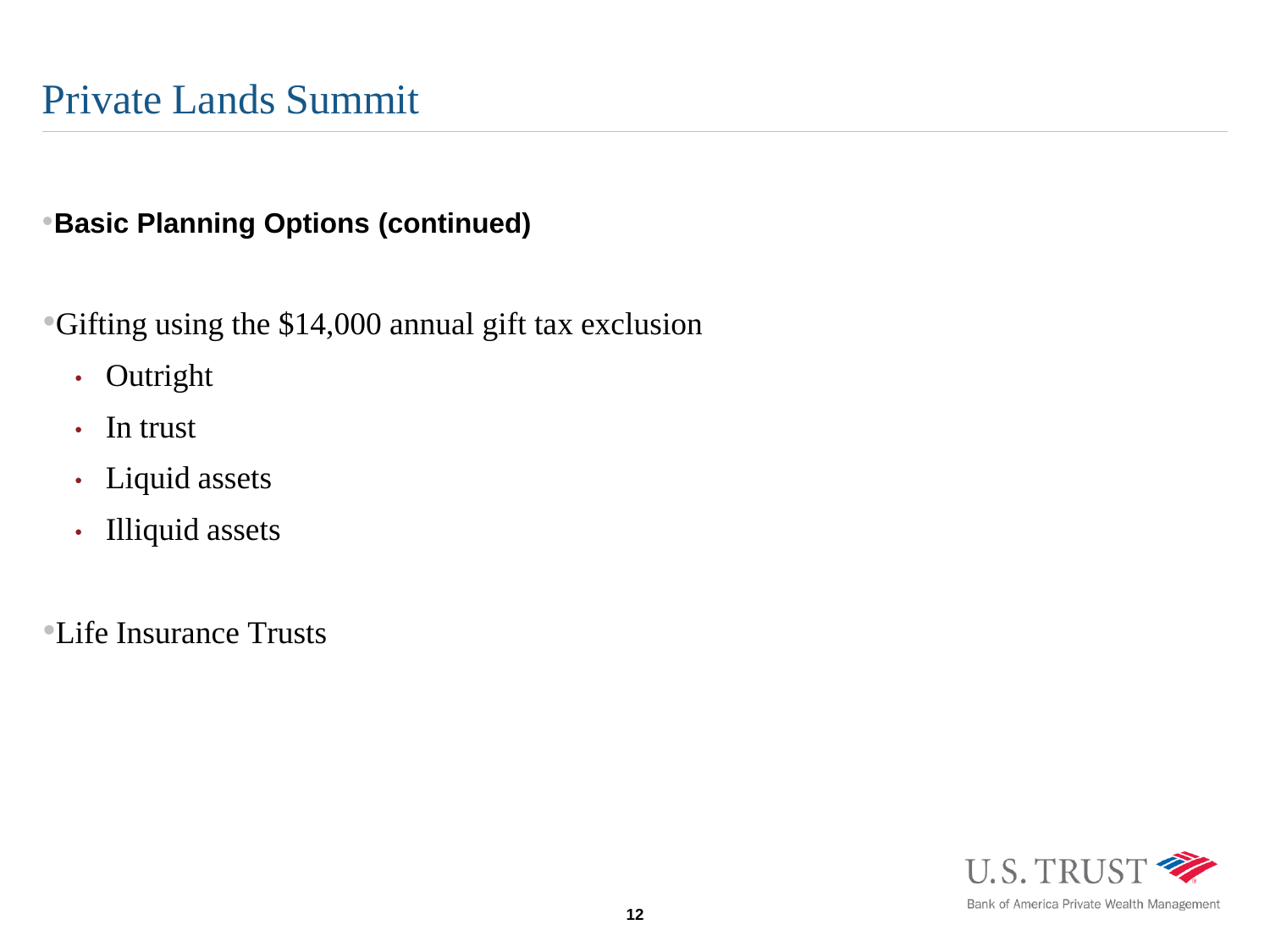#### •**Advanced Planning Options**

•This list is by no means exhaustive, nor are the options mutually exclusive

•We will cover four:

- Family Limited Partnership/Limited Liability Company
- Grantor Retained Annuity Trust
- Sale to Intentionally Defective Grantor Trust
- Conservation Easements

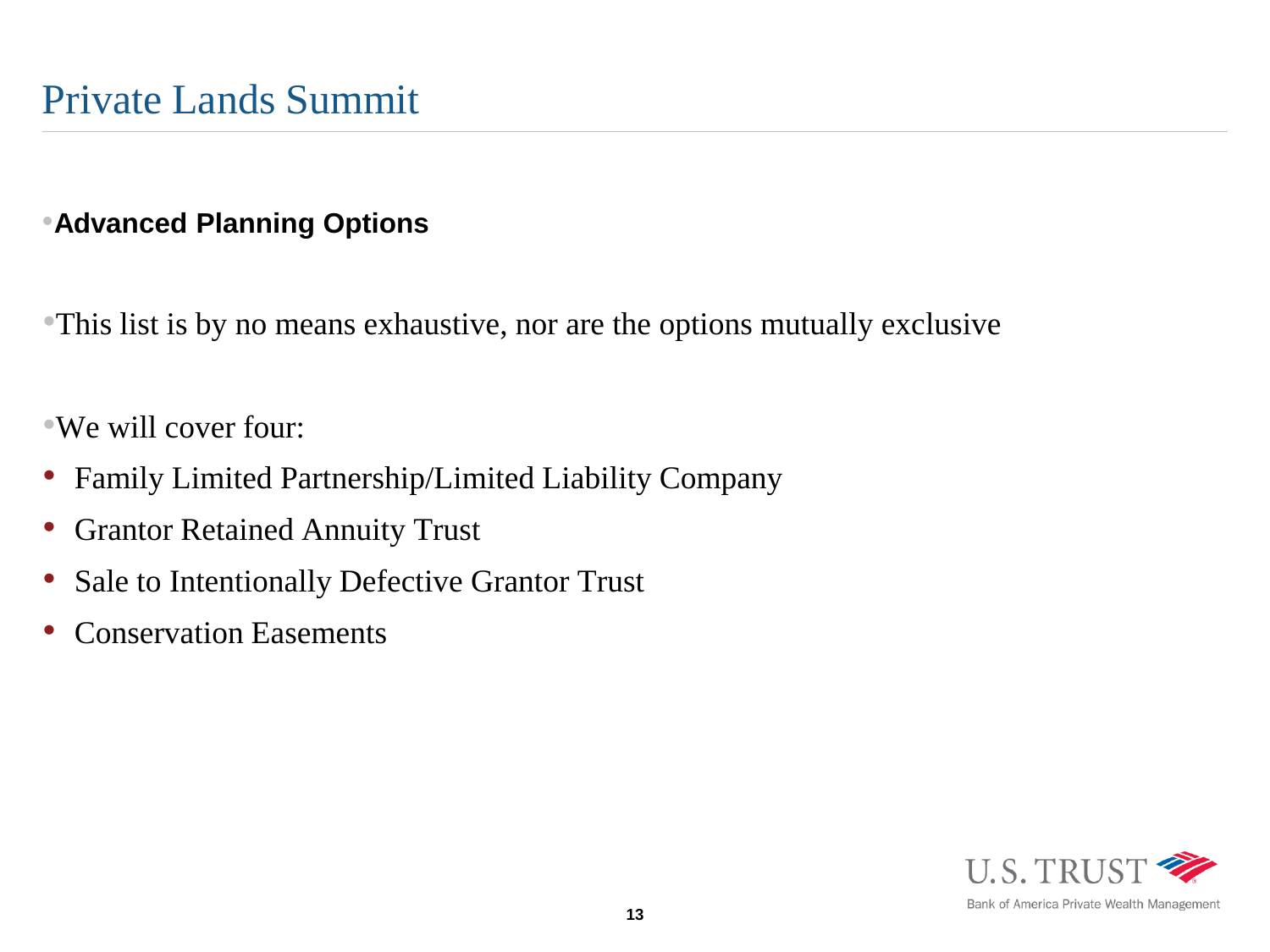- Family Limited Partnership/Limited Liability Company (FLP)
	- Limited partnership under state law with 2 classes of partners
	- General partners "control" management; limited partners usually own most of the partnership's profits, losses, and capital
	- Senior generation contributes assets to the FLP, and receives all partnership interests in return, in a tax-free transaction
	- Senior generation then gifts limited partner interests to next generation(s), outright or in trust, but retains practical control over the partnership activities
	- Over time, a substantial amount of wealth can be transferred

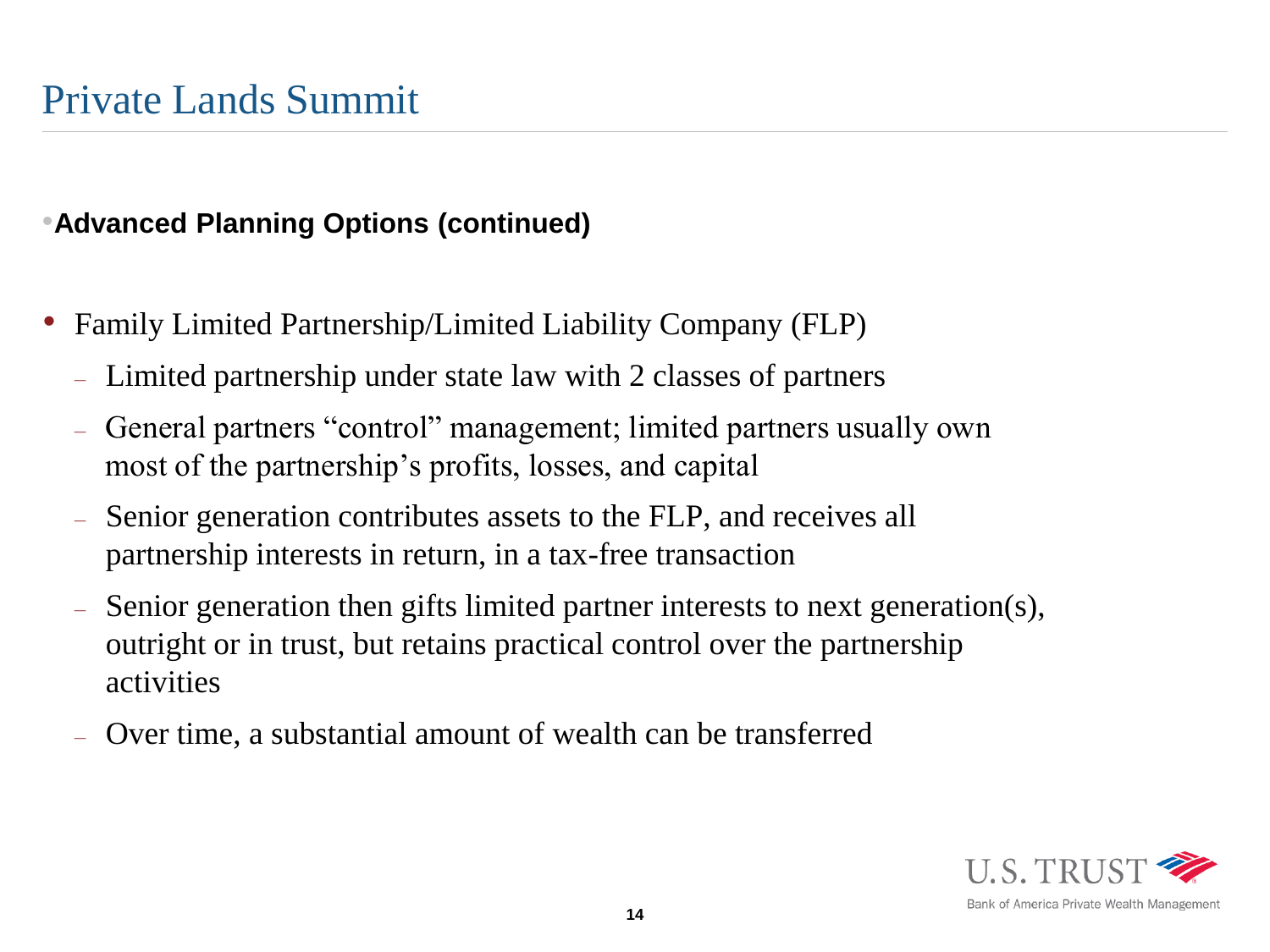- FLP (continued)
	- Lack of marketability, and the lack of control, attributable to the limited partner interests means that they are worth less than their proportionate share of underlying value
	- Increases the effectiveness of annual gifts and taxable gifts
	- May be combined with other techniques to increase the efficiency of this technique

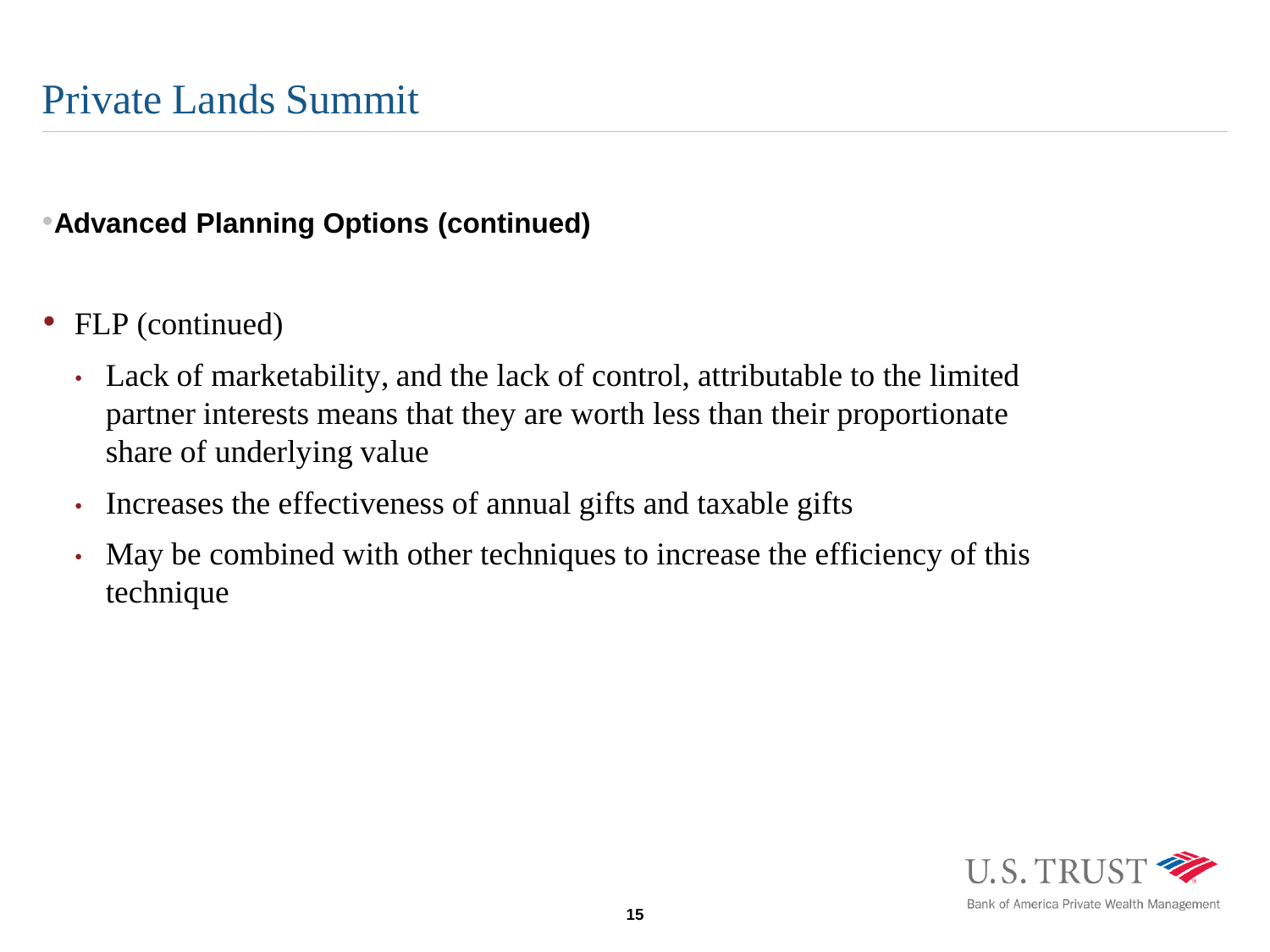•Grantor Retained Annuity Trust (GRAT)

- Irrevocable trust into which the senior generation contributes assets, and retains an annuity (set income interest) for a period of time, with whatever is left at the end (the remainder) going to the next generation
- The present value of the remainder is a taxable gift at time of formation
- To minimize the taxable value of the gift, the income interest can be made larger, or longer, which will reduce the value of the remainder
- If the grantor dies during the income term, everything comes back into the grantor's estate (the mortality risk)
- To reduce mortality risk, it is customary to make the income interest only 2 years
- The end result is that appreciation in the asset above an assumed interest rate is a tax free gift

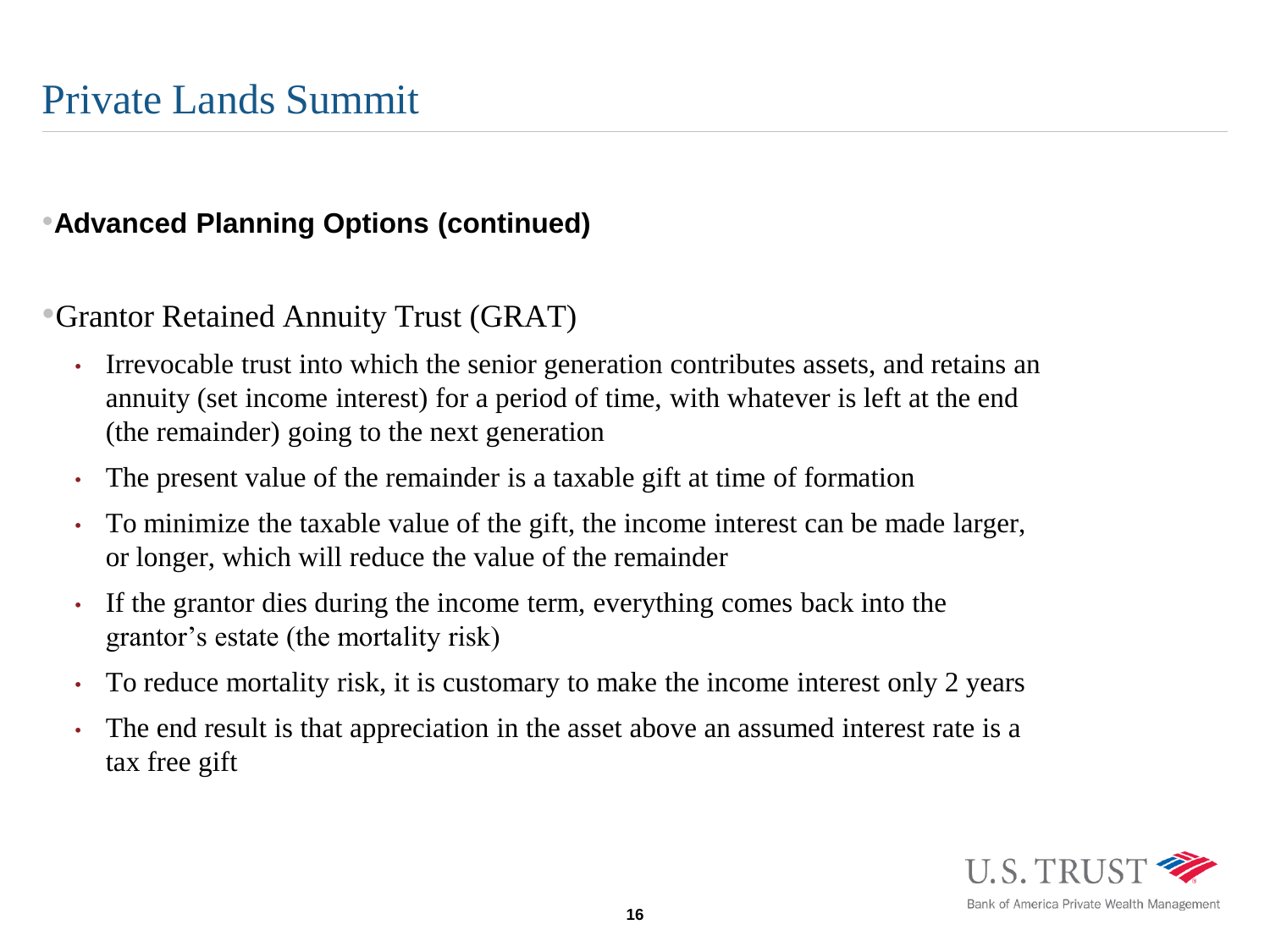- Sale to Intentionally Defective Grantor Trust (SIDGT)
	- Irrevocable trust, structured so that assets in trust are outside of senior generation's estate, but at the same time the trust is disregarded for income tax purposes
	- Senior generation sells assets to the trust for a note
	- Freezes the value of the estate at the value of the note, with any income or appreciation above the interest rate on the note being a tax free gift to the next generation
	- Trust can generation skip as well, removing assets and appreciation from generation 2 estates as well

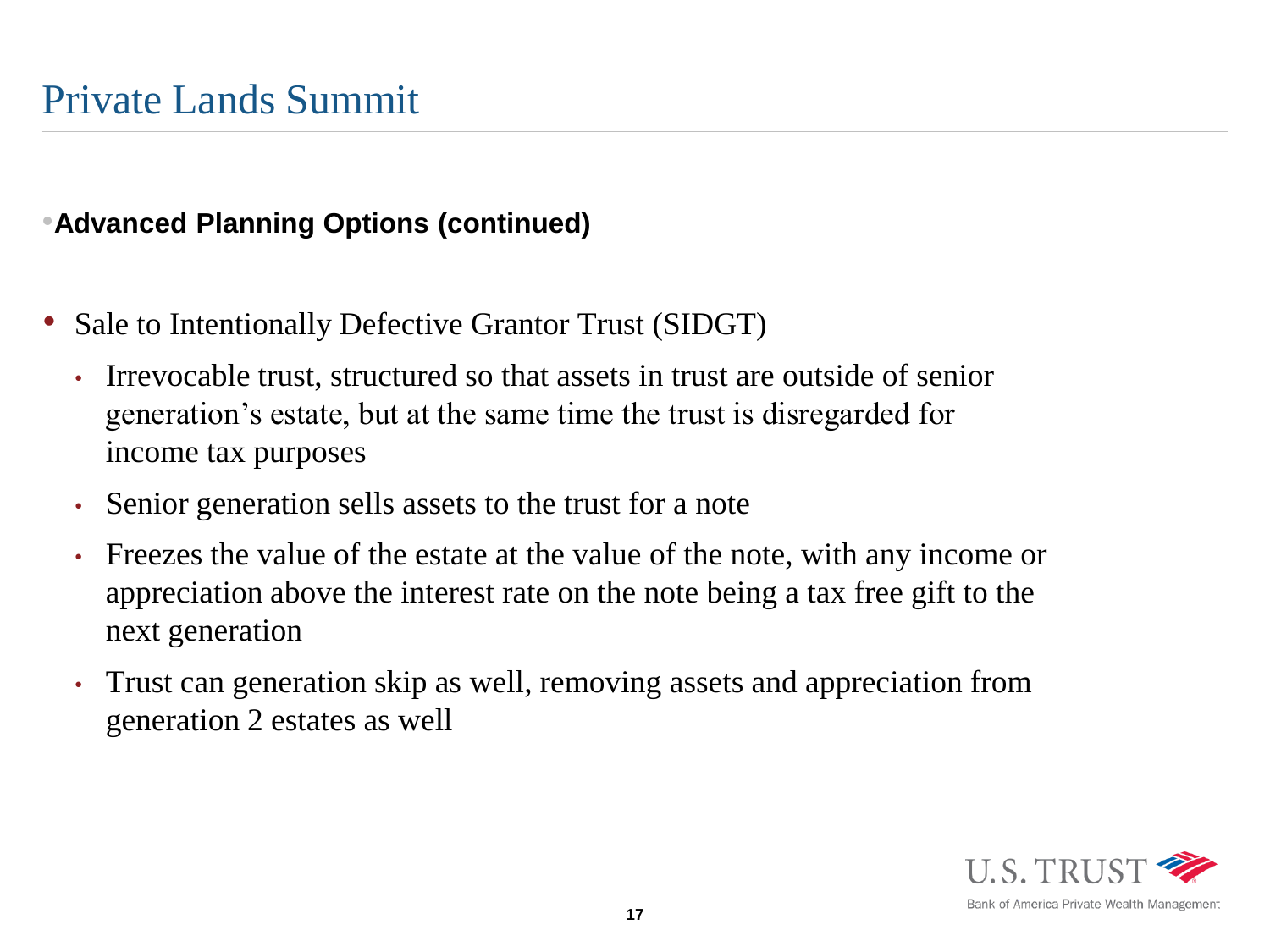- Conservation Easements
	- Voluntary restriction on future development or other uses of property
	- Difference in the value before and after the restriction is deductible for income tax purposes
	- Estate tax reduction for a portion or all of the value of the easement
	- Landowner (individual, corporation, partnership and certain trusts) contributes a restriction (which is the easement), in perpetuity, to a qualified organization (a charity, likely a land trust)

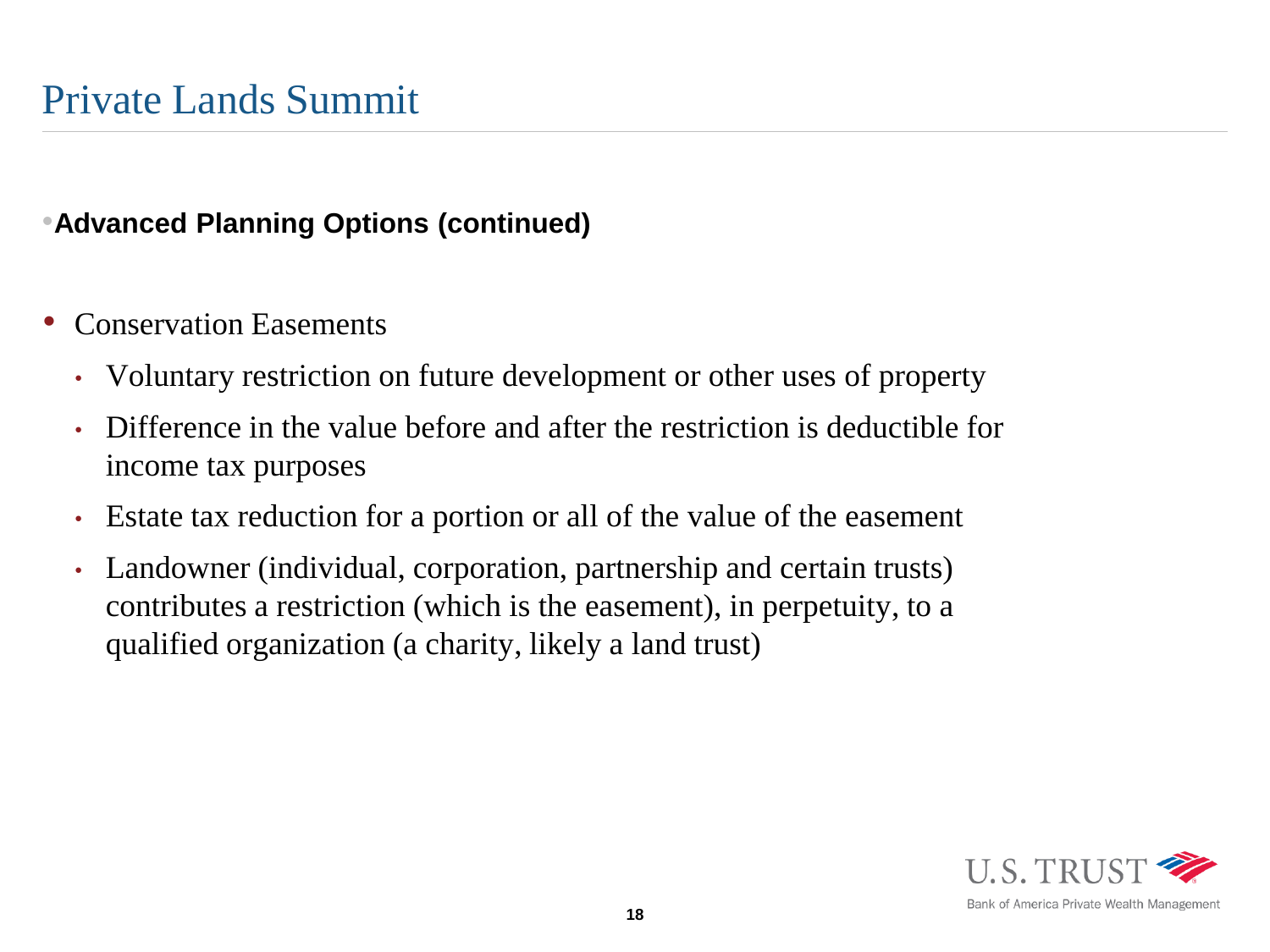- Conservation Easements (continued)
	- The purpose of the easement must be to preserve or protect open space, habitat (fish, wildlife, plants, ecosystem), scenery, etc., for the public benefit
		- Does **not** mean the public has to have access to your land!
	- Strict substantiation and appraisal requirements
	- Income tax deduction:
		- Up to 30% of adjusted gross income, 5 year carryforward
		- Hopefully will return to 50% AGI limit, 15 year carryforward, and 100% AGI for farmers and ranchers



Bank of America Private Wealth Management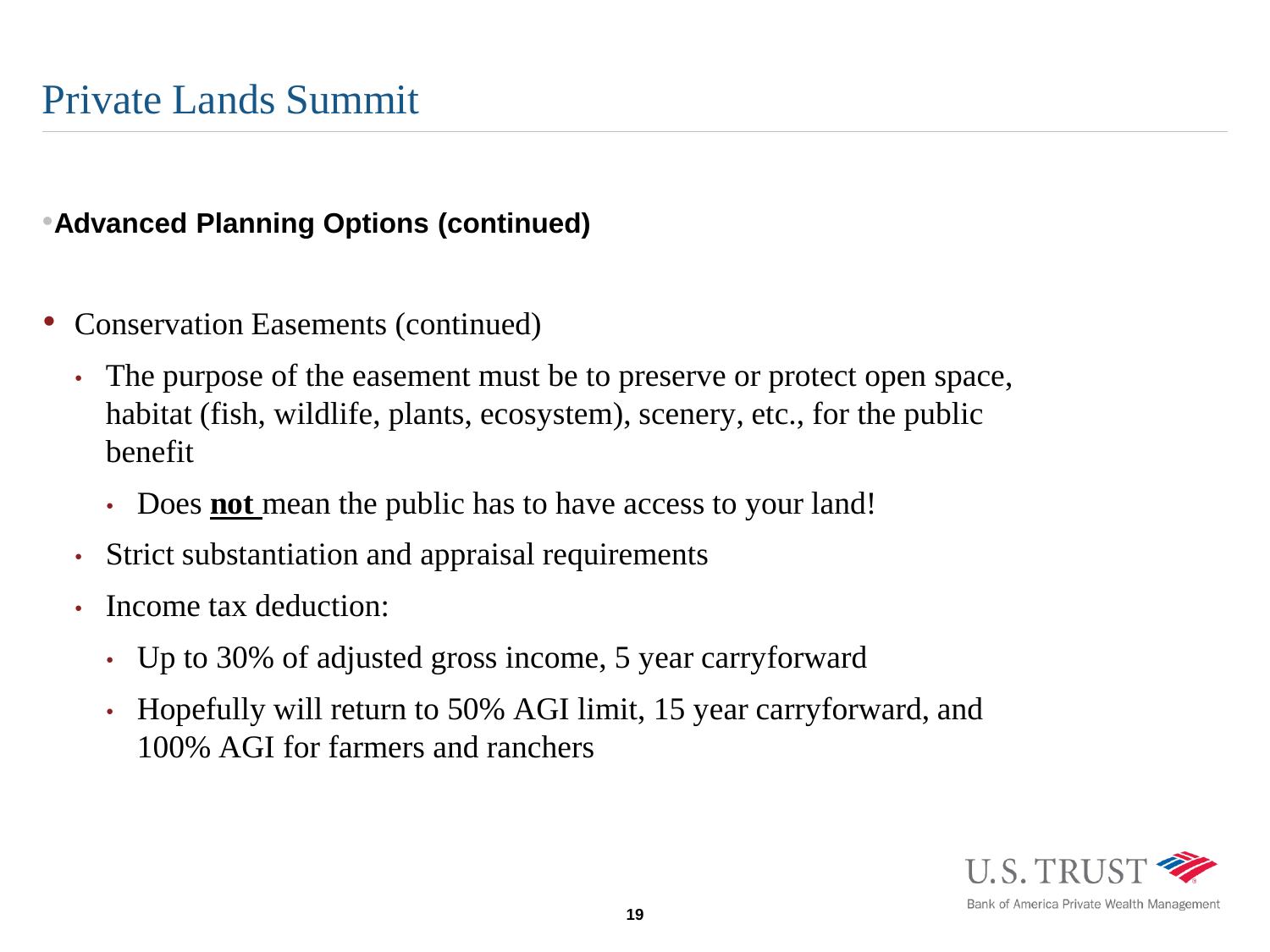#### •**Washington Update**

- Democrats' Proposals
- Republicans' Proposals
- Simpson-Bowles' Proposals
- Extenders Legislation